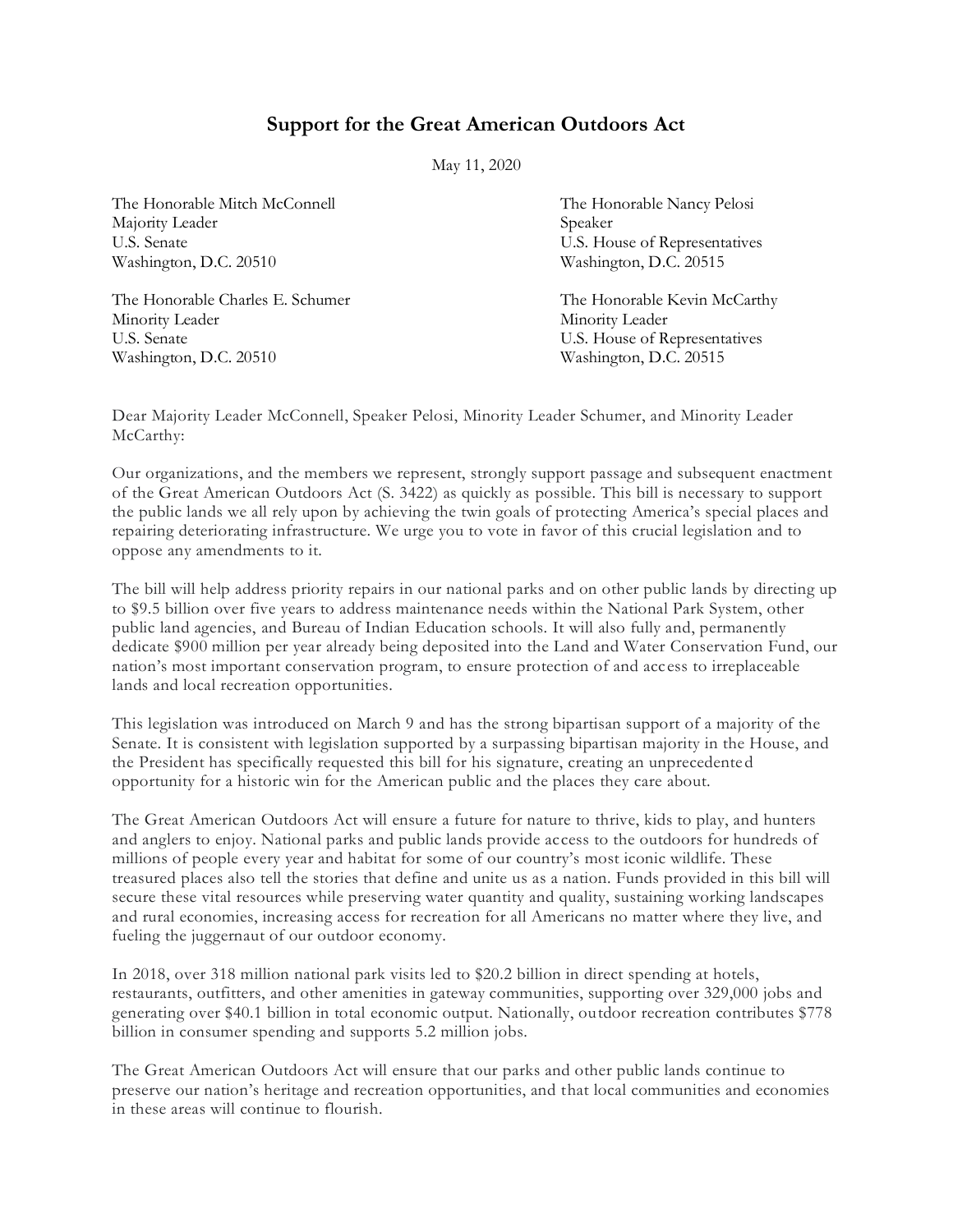We urge you to support our parks and public lands by voting for the Great American Outdoors Act (S. 3422) as a clean bill with no amendments. Thank you for considering this request.

Sincerely,

## **National**

American Battlefield Trust American Conservation Coalition American Endurance Ride Conference American Forests American Hiking Society American Horse Council American Littoral Society American Mountain Guides Association American Rivers American Society of Civil Engineers American Sportfishing Association American Trails American Woodcock Society Appalachian Mountain Club Appalachian Trail Conservancy Archery Trade Association Audubon Naturalist Society Back Country Horsemen of America Backcountry Hunters & Anglers Bonefish & Tarpon Trust Boone and Crockett Club City Parks Alliance Clean Water Action Cliff Garten and Associates Inc. Coalition for American Heritage Coalition to Protect America's National Parks Coalitions & Collaboratives Congressional Sportsmen's Foundation Continental Divide Trail Coalition Defenders of Wildlife Diving Equipment & Marketing Association Docomomo US Environment America Fly Fishers International GreenLatinos Heart of the Rockies Initiative HECHO(Hispanics enjoying Camping Hunting and the Outdoors) Hipcamp Hispanic Access Foundation Hispanic Federation Izaak Walton League of America

Just Get Outdoors Land Trust Alliance League of Conservation Voters Marine Retailers Association of the Americas Moonshot Missions Motorcycle Industry Council National Association of RV Parks and **Campgrounds** National Coast Trail Association National Deer Alliance National Forest Recreation Association National Marine Manufacturers Association National Park Foundation National Park Hospitality Association National Parks Conservation Association National Recreation and Park Association National Shooting Sports Foundation National Trust for Historic Preservation National Washington-Rochambeau Revolutionary Route Association National Wildlife Federation National Wildlife Refuge Association Natural Gear Camouflage Natural Resources Defense Council Outdoor Alliance Outdoor Industry Association Outdoor Recreation Roundtable Pacific Crest Trail Association Partnership for the National Trails System Patagonia PeopleForBikes Piragis Northwoods Co Public Lands Alliance Quality Deer Management Association Recreational Off-Highway Vehicle Association REI Co-op Ruffed Grouse Society RV Industry Association Scenic America Sierra Club Society of Outdoor Recreation Professionals Specialty Equipment Marketing Association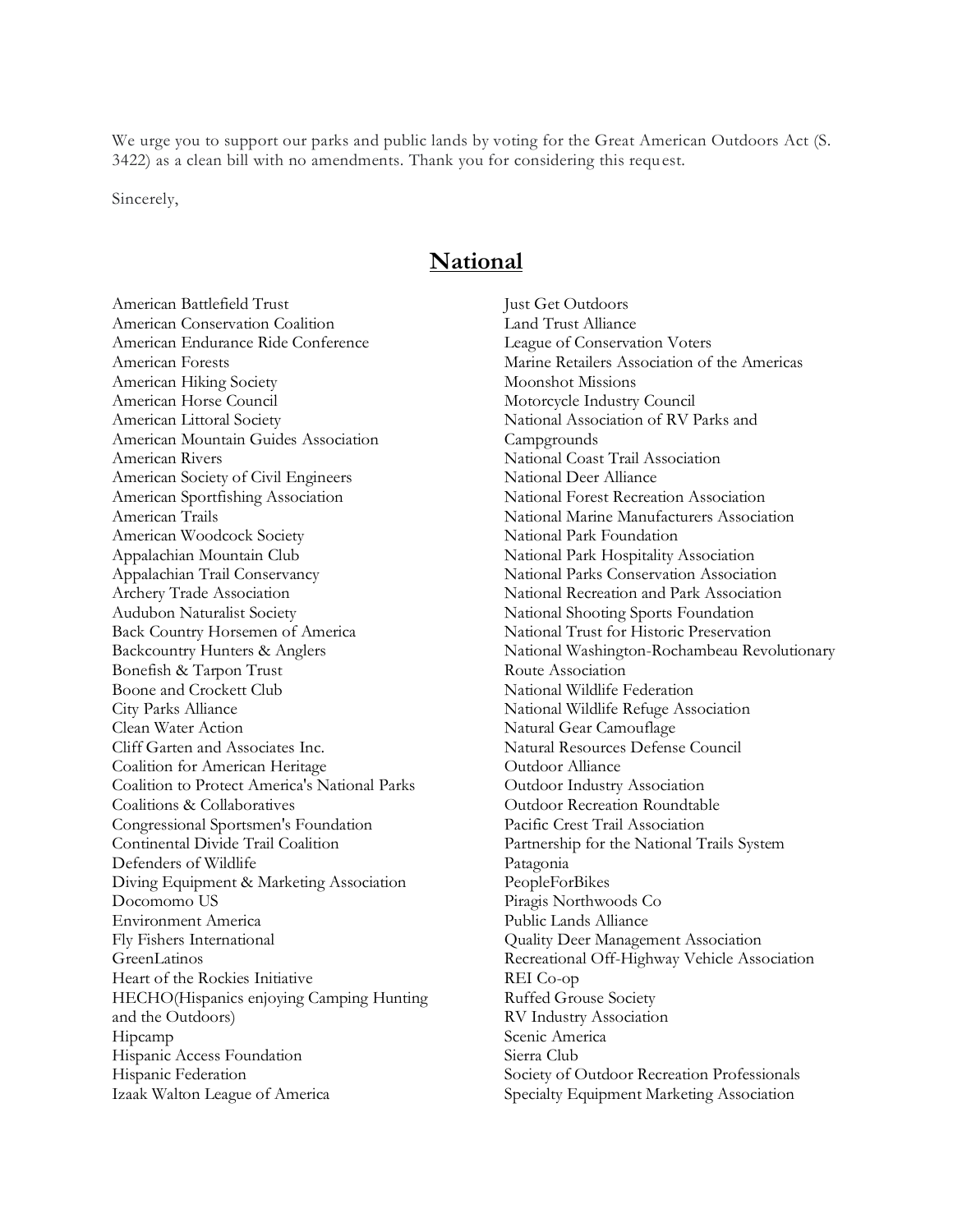- Specialty Vehicle Institute of America Student Conservation Association Surfrider Foundation The Archaeological Conservancy The Brice Institute The Conservation Alliance The Conservation Fund The Corps Network The Cougar Fund The Evangelical Environmental Network The Garden Club of America, Inc. The Lyme Timber Company The Nature Conservancy
- The Pew Charitable Trusts The Trumpeter Swan Society The Trust for Public Land The Trust for the National Mall The Wilderness Land Trust The Wilderness Society The Wildlife Society Theodore Roosevelt Conservation Partnership United States Tour Operators Association UrbanPromise Ministries US Water Alliance Wildlands Network Winter Wildlands Alliance

## **Regional**

Accokeek Foundation American Farmland Trust - Pacific Northwest Assateague Coastal Trust Blue Mountain Land Trust Chesapeake Conservancy Damascus Citizens For Sustainability Eastern PA Coalition for Abandoned Mine Reclamation Great Divide Pictures Great Smoky Mountains Association Kaniksu Land Trust MassConn Sustainable Forest Partnership Montana Conservation Corps Natchez Trace Parkway Association National Bobwhite Conservation Initiative New England Forestry Foundation Nez Perce Trail Foundation Northeastern Minnesotans for Wilderness Northern Forest Center Northwest Youth Corps Northwoods Alliance Inc. Nuestra Tierra Conservation Project Old Spanish Trail Association

Opacum Land Trust Open Space Institute **Openlands** Partners in Forestry Coop Partnership for the Delaware Estuary Potomac Chapter, American Society of Landscape Architects Potomac Riverkeeper Network Potomac Valley Audubon Society Rock Creek Conservancy San Juan Citizens Alliance Santa Fe Trail Assoc Singletrack Trails Inc. Southeast Tourism Society Southeastern Climbers Coalition Southern Appalachian Highlands Conservancy Sustainable Northwest The Anza Trail Foundation The Lands Council The Mountain Pact Upper Saco Valley Land Trust Western National Parks Association Western Rivers Conservancy Wild Salmon Center

## **State and Local**

10,000 Friends of Pennsylvania 15 Minute Field Trips 1785 Inn 350 Maine 508 Main St

A Walk in the Woods AdventureKEEN Adventures on the Gorge Ala Kahakai Trail Association Alachua Conservation Trust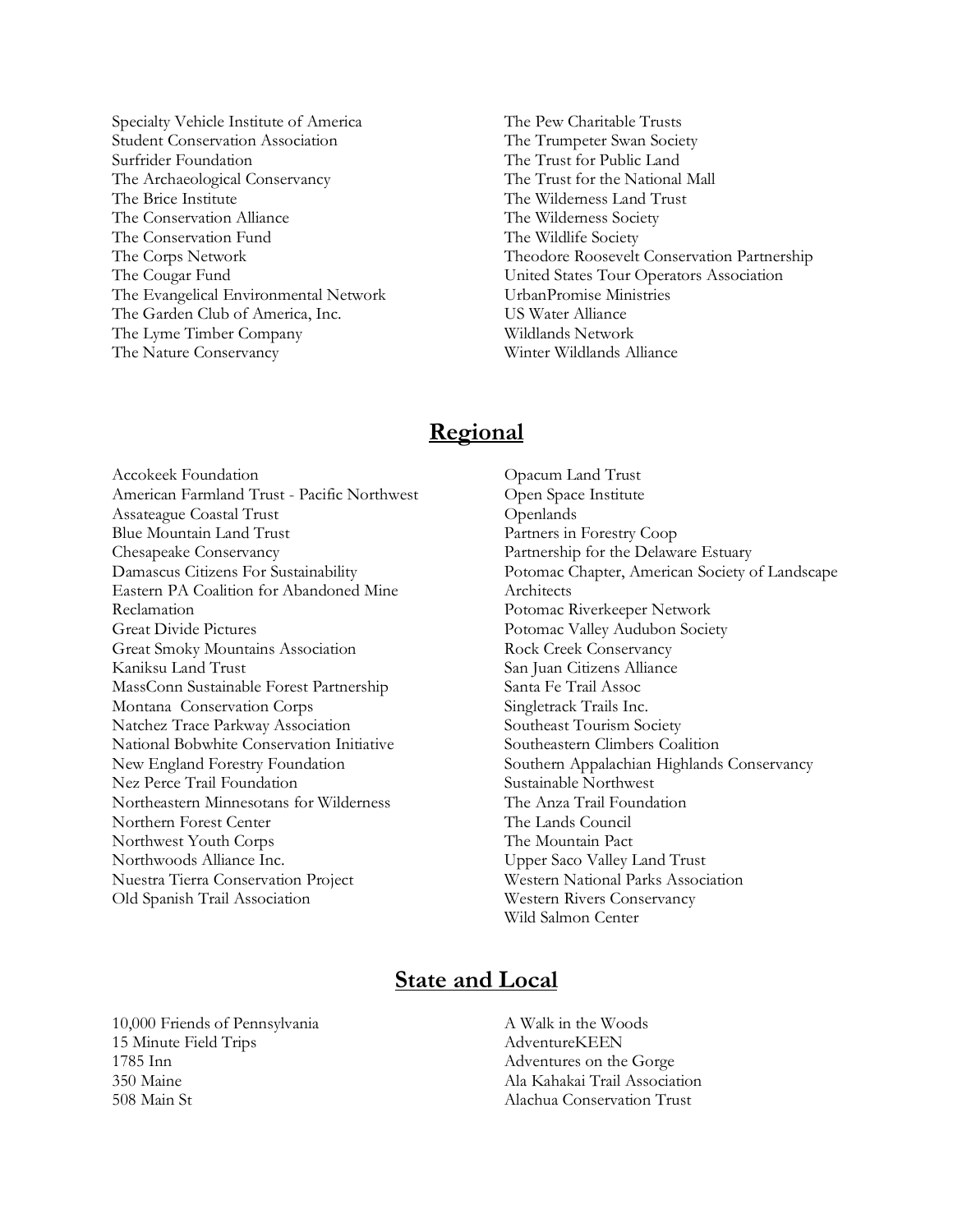Alamosa Convention & Visitors Bureau Alaska Alpine Adventures, LLC Alaska State Parks Alaska Trails Alice Austen House Alice Ferguson Foundation All Good Allegheny-Blue Ridge Alliance Alliance for the Shenandoah Valley Amazing Earthfest American Anthropological Association American Society of Landscape Architects American Society of Landscape Architects - Prairie Gateway Chapter American Society of Landscape Architects Alabama Chapter American Society of Landscape Architects Kentucky Chapter Anacostia Watershed Society Andy Laub Films Angler Action Foundation Animaashi Sailing Company Anza-Borrego Foundation Aquanauts Adaptive Aquatics, Inc. AQuashicola/ Pohopoco Watershed Conservancy Arboretum Foundation Archaeological Society of New Jersey Archaeology Southwest Arizona Heritage Alliance Arizona Land and Water Trust Arizona Trail Association Arkansas Hospitality Association Arkansas Wildlife Federation Arroyos and Foothills Conservancy Asheville Area Chamber of Commerce Ashford Conservation Commission Aspen Valley Land Trust Atlantic Salmon Federation Audubon Everglades Audubon Society of Rhode Island Audubon South Carolina Back Country Horsemen of Colorado Back Country Horsemen of Uwharrie, NC Backcountry Horsemen of California Baltimore Tree Trust Bar Harbor Chamber of Commerce Bass Anglers Sportsman Society (B.A.S.S.) Bay Area Ridge Trail Council Bay County Conservancy, Inc. Bayou Land Conservancy Bear Warriors United Bicycle Coalition of Maine

Big Hole River Foundation Big Sur Land Trust Big Thicket Natural Heritage Trust Bighorn River Alliance Bird Conservation Fund Blowing Rock Chamber of Commerce Blue Bike Burrito Blue Goose Alliance Blue Ridge Conservancy Blue Scholars Initiative Blue Water Baltimore Bold Archery Design Boone Area Chamber of Commerce Boston Harbor Now Boulder County Boulder County Parks & Open Space Bowling Green Area Convention and Visitor Bureau Brandywine Conservancy Bryson City Outdoors Inc. Bucks County Audubon Society Building Bridges Across the River Burney Chamber of Commerce Business for Montana's Outdoors California Habitat Conservation Planning Coalition California League of Conservation Voters California Mountain Biking Alliance California Native Plant Society California Waterfowl Association California Wilderness Coalition Californians for Western Wilderness Camp Denali Cape Coral Friends of Wildlife Capital Region Land Conservancy Carefree of Colorado Catawba Lands Conservancy Catawba Lands Conservancy and Carolina Thread Trail Catskill Center for Conservation and Development, Inc. Central Arizona Land Trust Charleston Audubon Charlevoix Main Street DDA Chattahoochee Parks Conservancy Chelan-Douglas Land Trust Cherry Republic Chesapeake Legal Alliance Chesapeake Wildlife Heritage Chesterfield Chamber of Commerce Chicago Neighborhood Initiatives Chickasaw Nation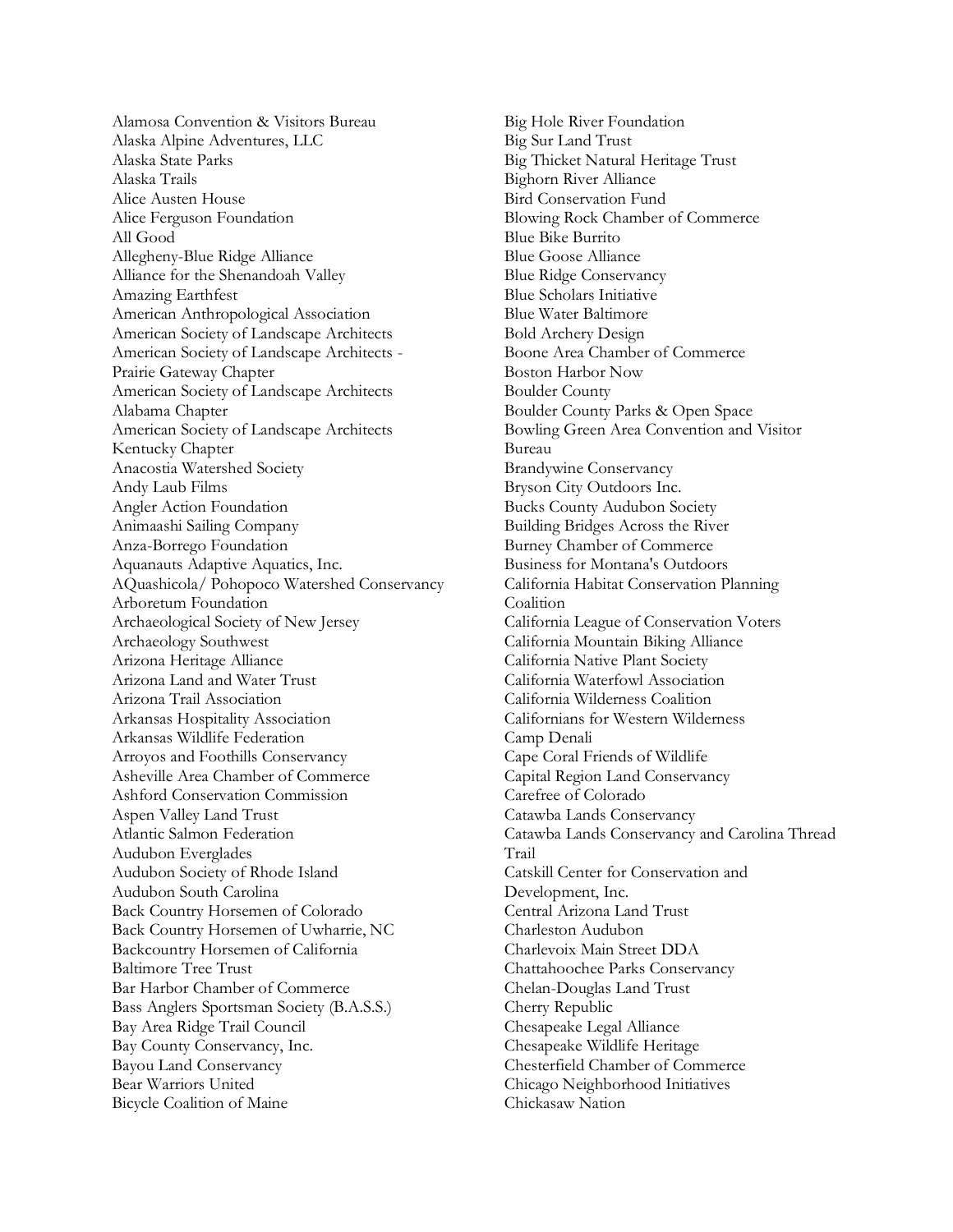Chispa Arizona Chuck Robbins Chapter 656 of Trout Unlimited Citizens for Pennsylvania's Future (PennFuture) Citizens For Water Citizens United to Protect the Maurice River City of Michigan City Indiana Department of Parks and Recreation City of Roseburg Clean Ocean Access Coalition of Oregon Land Trusts College Republicans at Belmont University Collette Travel Colorado Mountain Club Colorado Youth Corps Association Columbia Land Trust Community Training Works Inc. Concerned Off-Road Bicyclists Association Concrete Safaris Inc. Congaree Land Trust Connecticut Audubon Society Connecticut Forest & Park Association Connecticut Land Conservation Council Connecticut Ornithology Association Conservancy for Cuyahoga Valley National Park Conservation Alabama Conservation Council For Hawaii Conservation Legacy Conservation Minnesota Conservation Northwest Conservation Trust for NC Conservation Voters of South Carolina Conserving Carolina Contour Design Studio LLC Cornerstone Studios Cowboy Trail Rides Cradle of Texas Conservancy, Inc. Cycle for One Planet Cypress Chapter, Izaak Walton League Dade Heritage Trust, Inc. Dana Bronfman LLC Darby Communications Davidson Lands Conservancy Delaware Center for the Inland Bays Delaware Electric Vehicle Association (DEEVA) Delaware Greenways Delaware Nature Society Delaware Wild Lands, Inc. Delta Waterfowl Denali Citizens Council Denali Mountain Works Deschutes Land Trust Dishman Hills Conservancy

Dolores River Boating Advocates Door County Kayak Tours, llc. Downeast Salmon Federation Dry Creek Trial Riders E Mau Na Ala Hele Eagle Valley Land Trust EarthCorps East Bay Regional Park District East Bay Regional Parks Association East Coast Greenway Alliance East Cooper Land Trust Eastern RI Conservation District Eastern Sierra Land Trust Eastham Chamber of Commerce Ecological Connections Edward Hopper House Elks Run Watershed Group Empire Chamber of Commerce Enchanted Circle Trails Association Endangered Habitats League Eno River Association Environment California Environment Colorado Environment Connecticut Environment Florida Environment for the Americas Environment Georgia Environment Maine Environment Maryland Environment Massachusetts Environment Michigan Environment Minnesota Environment Missouri Environment Montana Environment NC Environment Nevada Environment New Jersey Environment New Mexico Environment Oregon Environment Texas Environment Virginia Environmental Justice Center at Chestnut Hill United Church Estes Park ATV rentals Evergreen Mountain Bike Alliance Excelsior Sewing LLC. Experience Learning Explore Asheville Flathead Lakers Flathead Land Trust Florida Bay Forever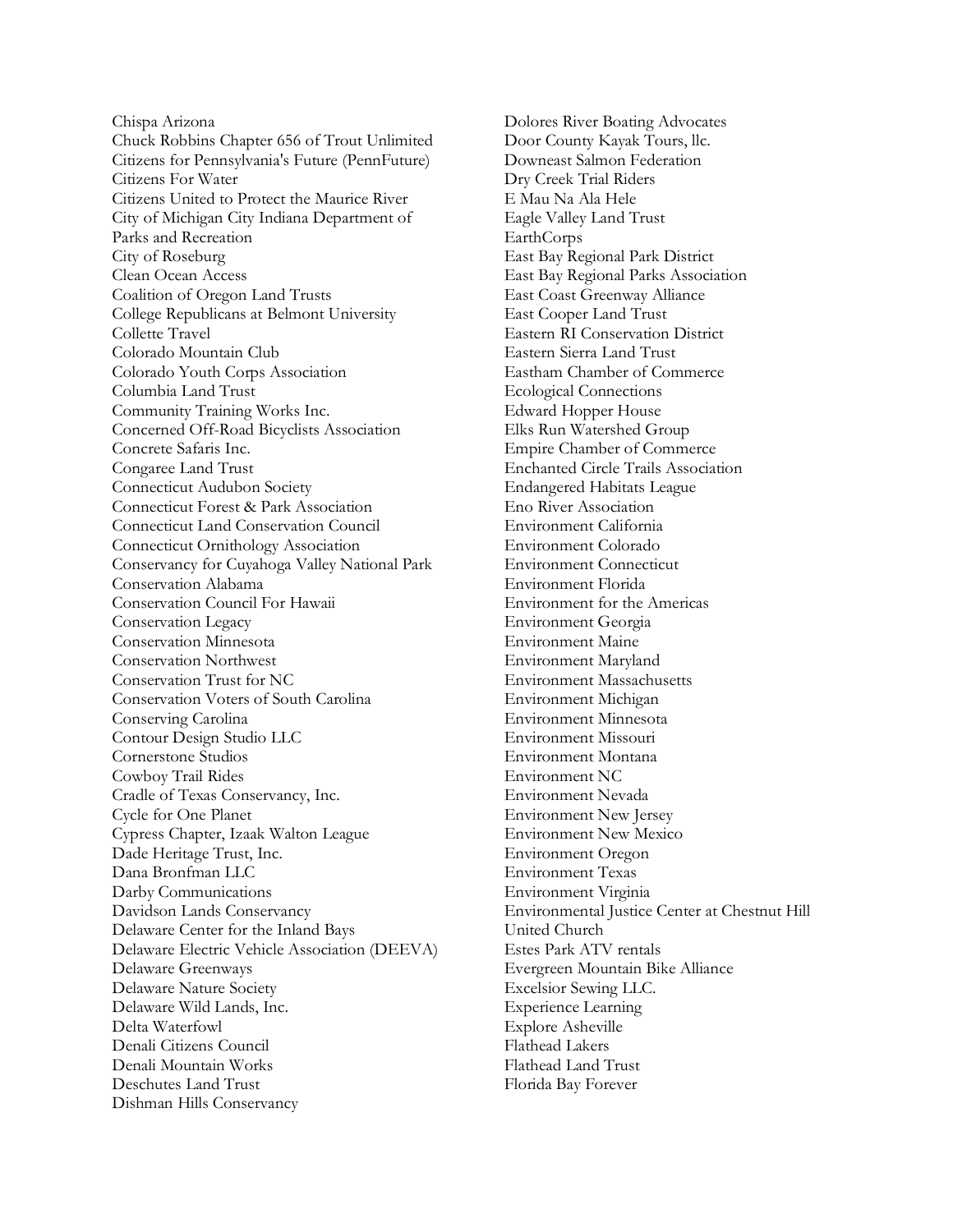Florida Chapter of the American Society of Landscape Architects Florida Keys Environmental Fund, Inc. Florida Trail Association Florida Trust for Historic Preservation Florida Wildlife Federation Foothills Conservancy of North Carolina Footloose Montana Forest issues Group Forests Forever ForeverGreen Trails Forterra Four Corners Back Country Horsemen Frankfort-Elberta Area Chamber of Commerce Friends of Acadia Friends of Apostle Islands National Lakeshore Friends of Arthur R. Marshall Loxahatchee National Wildlife Refuge Friends of Blackwater, Inc. Friends of Friendship of Salem Friends of Hawai'i Volcanoes National Park Friends of Ironwood Forest Friends of Johnston, Inc. Friends of Katahdin Woods and Waters Friends of Kenilworth Aquatic Gardens Friends of Lafitte Greenway Friends of Lower Haw River State Natural Area Friends of Malheur National Wildlife Refuge Friends of Metro Parks Friends of Nevada Wilderness Friends of Nulhegan Basin Fish and Wildlife Refuge, Inc. Friends of Quincy Run Watershed Friends of Shiloh National Park Friends of the A.R.M. Loxahatchee National Wildlife Refuge Friends of the Big Sioux River Friends of the Boston Harbor Islands Inc. Friends of the Cheat Friends of the Chickasaw National Recreation Area Friends of the Desert Mountains Friends of the Heinz Refuge Friends of the Inyo Friends of the Mariana Trench Friends of the Mississippi River Friends of the Moshassuck Friends of the Mountains-to-Sea Trail Friends of the Oregon Caves and Chateau Friends of the Rappahannock Friends of the San Pedro River, Inc. Friends of the Sonoran Desert

Friends of the Upper Delaware River Friends of Valle de Oro National Wildlife Refuge Friends of Women's Rights National Historical Park, Inc. Gaia Graphics Associates Gallatin Valley Land Trust Gathering Waters: Wisconsin's Alliance for Land Trusts Genesee Valley Audubon Society George Grant Chapter Trout Unlimited Georges River Land Trust Georgia Chapter - American Society of Landscape Architects (ASLA) Georgia Conservation Voters Georgia River Network GERRY Outdoors Gilroy Growing Smarter, Gilroy Historical Society Golden Properties Goulding's Lodge Grand Canyon Conservancy Great Basin Institute Great Egg Harbor Watershed Association Great Outdoor Store Great Pond Mountain Conservation Trust Greater Hells Canyon Council Greater Lovell Land Trust Greater Munising Bay Partnership/Alger County Chamber Greater New Jersey Motorcoach Association Greater Philadelphia Cultural Alliance Greater Yellowstone Coalition Green Horizon Land Trust, Inc. Green Valleys Watershed Association Greens N Grains Greensboro Land Trust Greenwood SC Chamber of Commerce Groundwork Lawrence Guadalupe-Blanco River Trust Guam Preservation Trust Guardians of the Brandywine Harriet Tubman Boosters, Inc. Hawaii Audubon Society Hawaii Department of Land and Natural **Resources** Henderson County Tourism Development Authority Hendry-Glades Audubon Society Henrys Fork Wildlife Alliance Hill Country Conservancy Hill Country Land Trust Historic Atlanta Historic Boston Inc.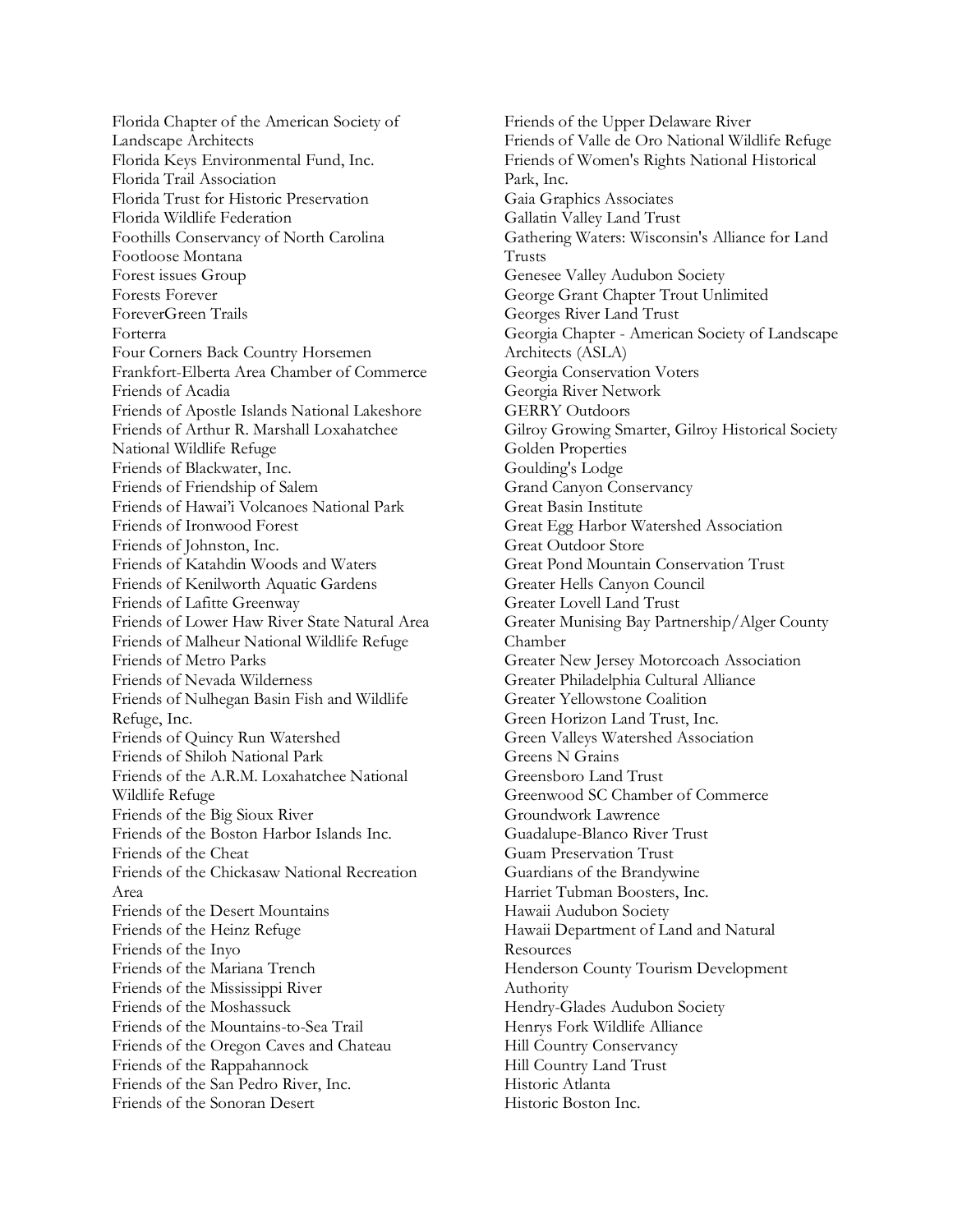Historic Madison, Inc Historic Pullman Foundation History Nebraska Hoosier Environmental Council HospitalityMaine Hudson Highlands Land Trust Idaho - Montana Chapter of American Society of Landscape Architects Idaho Coalition of Land Trusts Illinois Division of the Izaak Walton League Illinois Environmental Council Indiana Chapter ASLA Indiana Dunes Tourism Indiana Forest Alliance Indiana Parks Alliance Indigo Bluffs RV Park & Resort Institute for Ecological Health Interfaith Partners for the Chesapeake International Inbound Travel Association Izaak Walton League - Cypress Chapter Jackson Hole Conservation Alliance James River Association Jefferson County Convention & Visitors Bureau Jefferson County Democratic Party Jefferson County Open Space John Burroughs Association Joshua's Tract Conservation & Historic Trust, Inc. Kalmiopsis Audubon Society Kansas Land Trust Katmai Conservancy Kennebec Land Trust Kentucky Association of Convention and Visitors Bureaus Kentucky Travel Industry Association Kern Audubon Society Kestrel Land Trust Kingsport Chamber Kingston Greenways Association LA Conservation Corps Lafayette Flats Boutique Vacation Rentals Lafayette Inn Lake Charles/SWLA CVB Lake Hopatcong Foundation Land Trust of Napa County Landmarks Illinois LANL Foundation League of Women Voters Iowa Lemhi Regional Land Trust Leominster Trail Stewards Lewis and Clark Trail Heritage Foundation, Inc. Lewis and Clark Trust, Inc. Linn County Conservation Board

Littleton Conservation Trust Loon Echo Land Trust Los Angeles Neighborhood Land Trust Los Angeles River State Park Partners Los Padres ForestWatch Loudoun Wildlife Conservancy Louisiana Hypoxia Working Group Louisville Tourism Lowcountry Land Trust Lowelifes Respectable Citizens Club Lowell Parks & Conservation Trust Lower Nehalem Community Trust Lummi Island Heritage Trust LuvTrails Inc LWV Mid-Hudson Region MA Association of Conservation Commissions Magic City Fly Fishers Trout Unlimited 582 Mahoosuc Land Trust Mahoosuc Pathways, Inc. Maine Appalachian Trail Land Trust Maine Audubon Maine Conservation Voters Maine Outdoor Brands Maine Outdoor Coalition Maine Outdoors Maine Recreation and Parks Association Maine Tourism Association Mainspring Conservation Trust, Inc. Manassas Battlefield Trust Maple Street Bed and Breakfast Maryland League of Conservation Voters Maryland Native Plant Society Massachusetts Historical Society Massachusetts Land Trust Coalition Mayfly Outdoors Mayo Civic Association, Inc. McKenzie River Trust MCM Company, Inc. Mendocino Land Trust Miami Waterkeeper Michigan Bed & Breakfast Assoc Michigan League of Conservation Voters Midpeninsula Regional Open Space District Mile High Youth Corps Miles Partnership Mill Basin Civic Association Millennium Development Milwaukee Preservation Alliance Milwaukee Riverkeeper Minnechaug Land Trust Minnesota Chapter of The Wildlife Society Minnesota Office of School Trust Lands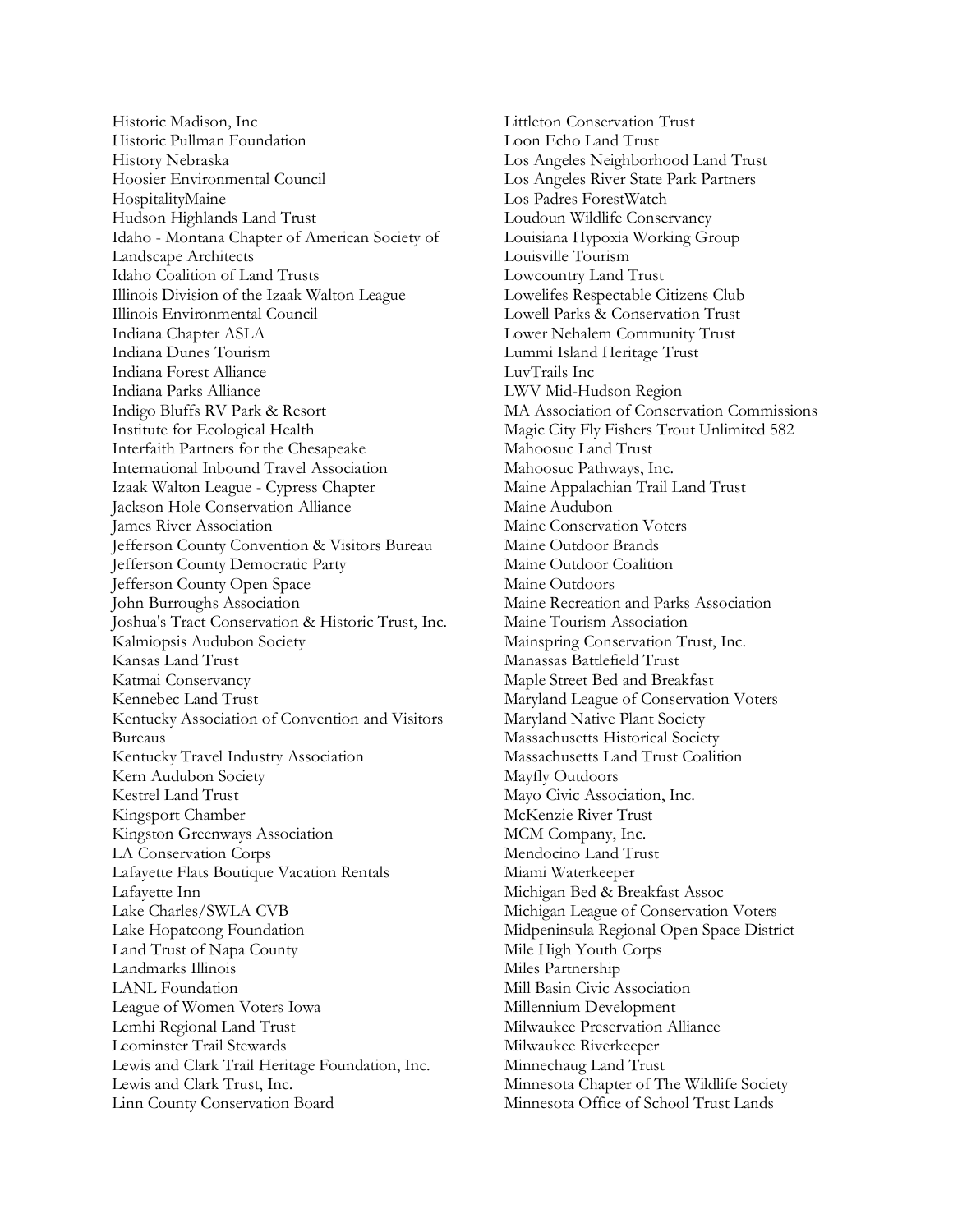Minnesota School Trust Lands Commission Miriam's Inspired Skin Care Missouri Life magazine Missouri Parks Association Missouri Prairie Foundation MN House District 10B Mojave Desert Land Trust Molokai Land Trust Monmouth Conservation Foundation Monocacy National Battlefield Foundation Monson Conservation Commission Montachusett Regional Trails Coalition Montana Association of Land Trusts Montana Outdoors Foundation Montana Trout Unlimited Montana Wilderness Association Montana Wildlife Federation Mormon Pioneer National Heritage Area Mormon Trails Association Morris County Tourism Bureau Mountain Mamas Mountains to Sound Greenway Trust MS Tourism Association Musconetcong Watershed Association Mystery Ranch Natchitoches Convention and Visitors Bureau National Aquarium National Aviation Heritage Alliance National Pony Express Assoc. Native Fish Society Native Prairies Association of Texas Natural Lands Natural Resources Council of Maine Nature for All Naturesource Communications NEMO Equipment, Inc. Nevada Outdoor School New Hampshire Audubon New Hampshire Rivers Council New Jersey Audubon New Jersey Campground Owners and Outdoor Lodging Association New Jersey Conservation Foundation New Jersey Highlands Coalition New Jersey Recreation & Park Association New Jersey Sustainable Business Council New Mexico Archaeological Council New Mexico Horse Council New Mexico Wild New River Conservancy New York League of Conservation Voters New York-New Jersey Trail Conference

Nisqually Land Trust No Barriers USA Norcross Wildlife Foundation North American Grouse Partnership North Carolina Coastal Land Trust North Carolina Friends of State Parks North Carolina Outdoor Recreation Coalition North Carolina Wildlife Federation North Cascades Institute North Country Trail Association North Florida Land Trust North Shore Community Land Trust North Shore Land Alliance Northern Forest Canoe Trail Northern Prairies Land Trust Northern Rockies Conservation Cooperative Northern Virginia Conservation Trust Northstar Canoes Northwest Rafting Company Northwest Watershed Institute Norwell Conservation Commission NW WI Equestrian Friends Network NY/NJ Baykeeper NYH2o Ocmulgee Mounds Association Ocmulgee National Park & Preserve Initiative Ocmulgee Outdoor Expeditions, LLC Ohio Mayors Alliance Ohio Veterans Outdoors, Inc. Opossum Creek Retreat LLC Oregon Chapter of American Society of Landscape Architects Oregon Desert Land Trust Oregon Equestrian Trails Oregon Outdoors Coalition Otsego County Conservation Association Our Montana, Inc Outdoor Afro Outdoor Alliance California Outdoor Gear Builders of WNC Outer Banks Visitors Bureau Over Mountain Victory Trail Association Pacific Forest Trust Pacific Northwest Trail Association Pajarito Environmental Education Center Park Rx America Park Watershed Parks & Trails New York Parks California Paula Lane Action Network (PLAN) Pawtuxet River Authority Peace River Audubon Society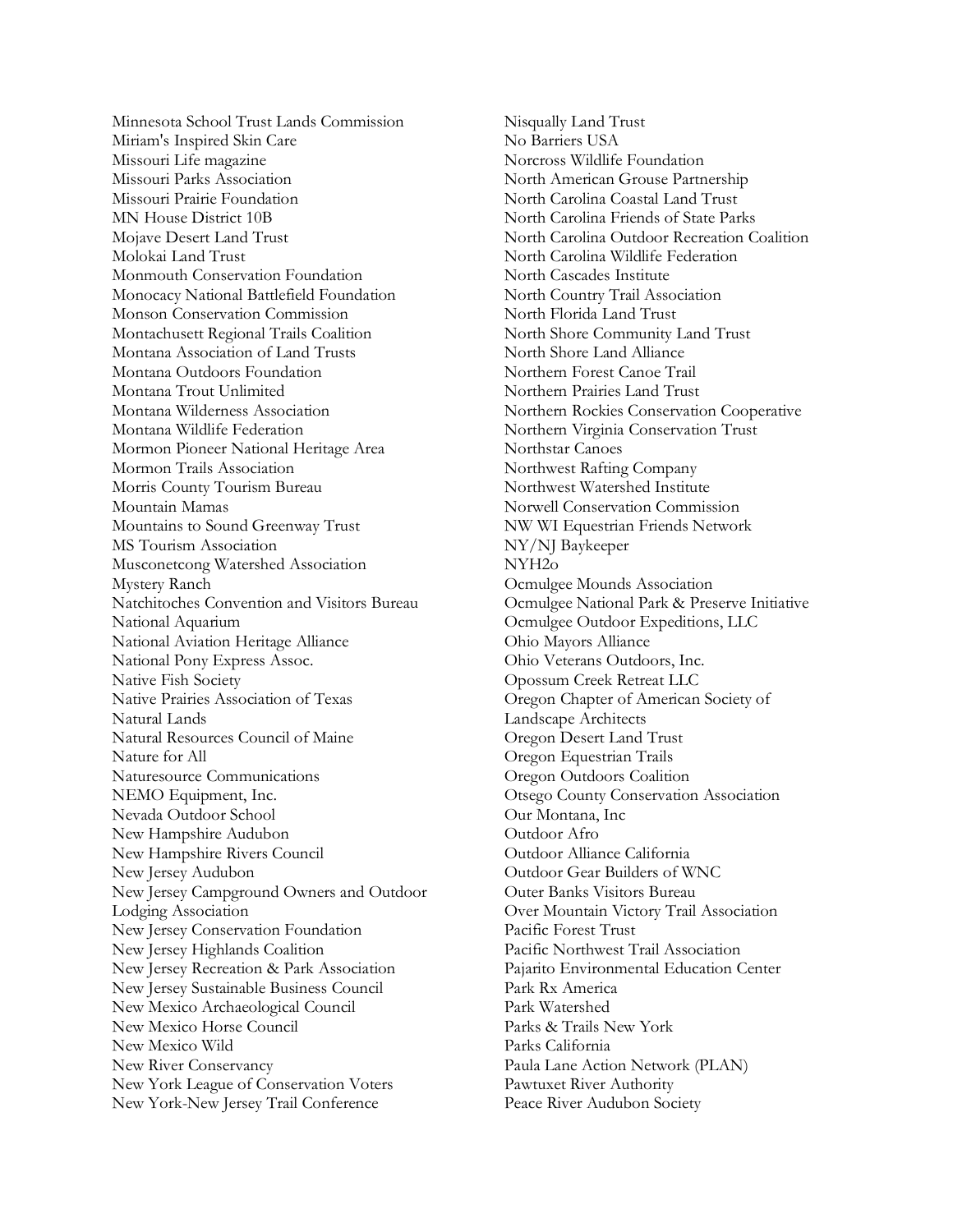Pee Dee Land Trust Peninsula Open Space Trust PennEnvironment Pennsylvania Council of Churches Pennsylvania Parks and Forests Foundation Pennsylvania Recreation and Park Society Peoria Audubon Society Petersburg Battlefields Foundation Pheasants Forever and Quail Forever Pie Ranch Piedmont Land Conservancy Pikes Peak Outdoor Recreation Alliance Pinelands Preservation Alliance Platte Land Trust Pocono Heritage Land Trust Prairie Rivers of Iowa Preservation New Jersey Preserve Arkansas Presumpscot Regional Land Trust Public Land Solutions Quimby Family Foundation R&R Fly Fishing Guide Service Rangeley Area Chamber of Commerce Rappahannock League for Environmental Protection Rappahannock Tribe Red Rooster Coffee House Revolution House Media Rhode Island Bicycle Coalition Rio Grande Valley Broadband of the Great Old Broads for Wilderness River Through Atlanta Guide Service RiverLink Rocky Mountain Conservancy Rocky Mountain Field Institute Rocky Mountain Youth Corps Ruffwear Rutabaga Paddlesports Sagebrush Steppe Land Trust San Bernardino Mountains Land Trust San Bernardino Valley Audubon Society San Diego Audubon Society San Diego Mountain Biking Association San Juan Back Country Horsemen San Luis Valley Great Outdoors Sanibel-Captiva Conservation Foundation Santa Clara Valley Open Space Authority Santosha on the Ridge Save Historic Antietam Foundation, Inc. Save Our Heritage Organization (SOHO) Save The Lakes Rhode Island Save the Redwoods League

Scenic Galveston, Inc. Scenic Rivers Land Trust Scenic Virginia Schuylkill Headwaters Association Scottsbluff/Gering United Chamber Sea and Sage Audubon Society See Plymouth Sequoia Riverlands Trust Sereia Films Sevier County Shenandoah Valley Bicycle Coalition Sheridan Community Land Trust Shine Beer Sanctuary & Bottleshop Shirley Heinze Land Trust Sierra Foothills Audubon Society Siskiyou Outdoor Recreation Alliance Skagit Audubon Society Sleepy Creek Watershed Association Smith River Alliance Snake River Fund Snowy Mountain Chapter Trout Unlimited #610 Soap Creek Outfitters LLC Society for Historical Archaeology Society for the Protection of NH Forests Sonoma Land Trust Soul River Inc. South Carolina Wildlife Federation South Coast Tours South Dakota Hotel & Lodging Association South Florida Wildlands Association Southern Maine Conservation Collaborative Southern Nevada Conservancy Southern Off-Road Bicycle Association Speak Up Wekiva, Inc. Spice Acres in the CVNP St. Croix River Association St. Mary's River Watershed Association Studio ray Superior Hiking Trail Association Susquehanna National Heritage Area Tangled Up In Hue Teens to Trails Tennessee Citizens for Wilderness Planning Tennessee College Democrats Tennessee College Republican Committee Tennessee Conservation Voters Texas Land Conservancy Texas Land Trust Council The Carpenters' Company The Cultural Landscape Foundation The Custer Beacon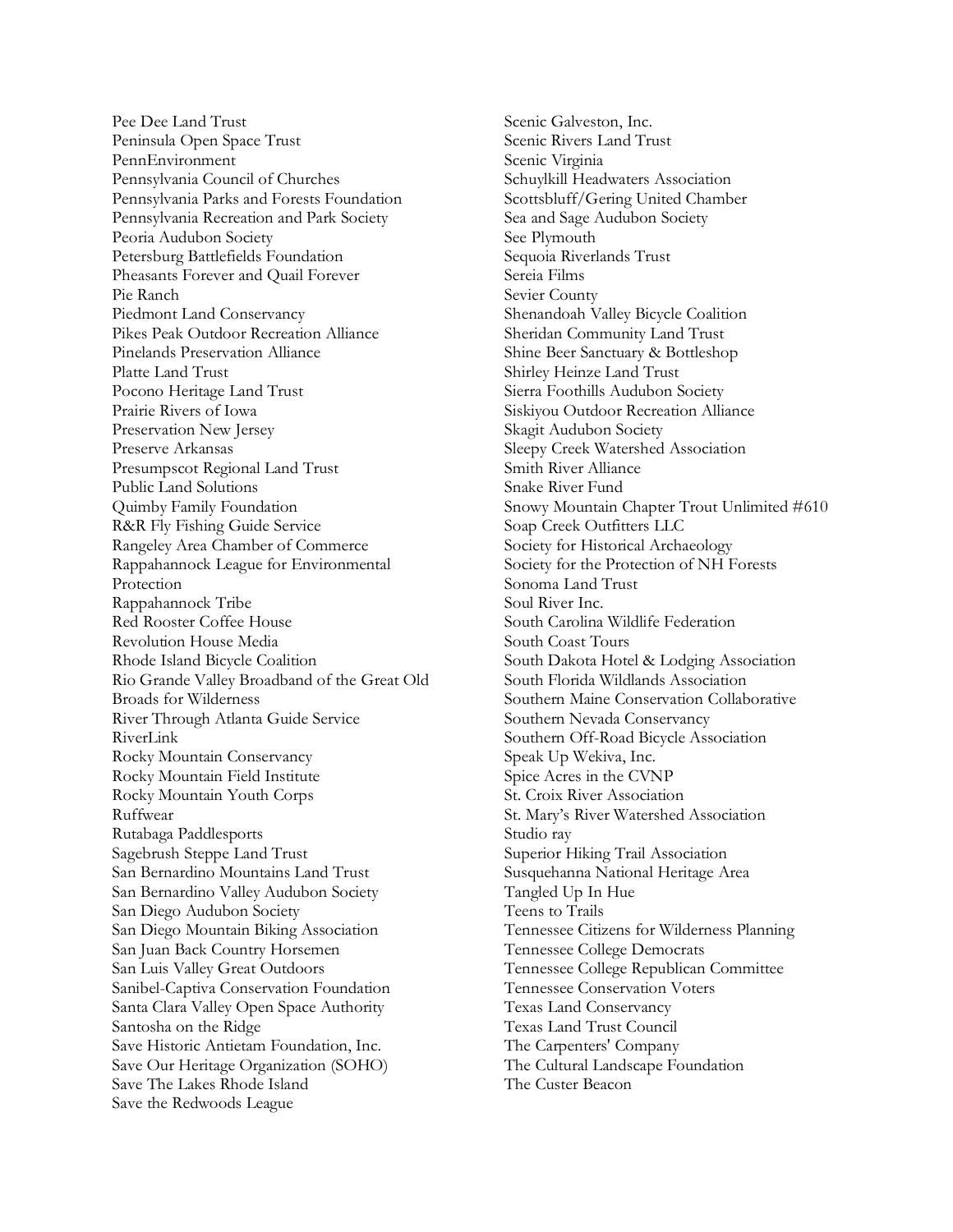The Friends of Rachel Carson National Wildlife Refuge The Good Talk, LLC The Jersey Shore Partnership The Land Conservancy for Southern Chester County (TLC) The Land Conservancy of New Jersey The Land Trust for Santa Barbara County The Mountaineers The Oblong Land Conservancy The Ohio Environmental Council Action Fund The Open Space Council for the St. Louis Region The Otos Group, LLC The Piedmont Environmental Council The Star-Spangled Banner Flag House The Trustees The UNPavement The Vital Ground Foundation The Wetlands Conservancy The Wetlands Initiative The Wilderness Society - Wyoming The Wildlands Conservancy The ZaneRay Group Three Rivers Land Trust Tishomingo County Tourism Council TOGETHER Bay Area Tookany/Tacony-Frankford Watershed Partnership Town of Athol, Massachusetts, Open Space And Recreation Committee Town of Littleton Parks and Rec Town of Lyme Open Space Commission Town of Palmer Conservation Commission Trail Angels Trails Inspire, LLC Trails Utah Transylvania County Tourism Development Authority Travelers' Rest Connection Traverse City Tourism Treeline Coffee Roasters TreePeople Triangle Greenways Council Triangle Land Conservancy TripHero Tropical Audubon Society Trout Unlimited, Pat Barnes Chapter, Helena, MT Troyer Group Upstate Forever Urbana Park District Utah Restaurant Association Valley Creek Restoration Partnership

Valley Forge Park Alliance Valley Forge Trout Unlimited Vancouver Audubon Society Vast Horizons Music, Inc. Ventana Wilderness Alliance Vermilionville Living History Museum Vermont Conservation Voters Vermont River Conservancy Vinalhaven Land Trust Virginia Conservation Network Virginia Eastern Shore Land Trust Virginia League of Conservation Voters Visit Moffat County / Moffat County Tourism Association Visit Southern WV VisitLEX Volunteers for Outdoor Colorado Voyageurs National Park Association Walker Basin Conservancy Wallowa Land Trust Ward 8 Woods Conservancy Ward Walker 7 Oaks Ranch Warm Springs Watershed Association Washington Association of Land Trusts Washington Conservation Voters Washington Environmental Council Washington Trails Association Washington Wildlife and Recreation Coalition Washington Wildlife Federation Washington's National Park Fund Water Stone Outdoors West Sound Cycling Club West Virginia Environmental Council West Virginia Highlands Conservancy West Virginia Land Trust West Virginia Rivers Coalition West Virginia Wilderness Coalition Western Foothills Land Trust Western Pocono Trout Unlimited WestSlope Chapter Trout Unlimited Wetland Strategies and Solutions, LLC Whatcom Land Trust Whitted Bowers Farm Wilbarger Creek Conservation Alliance Wildlife Management Institute Willington Conservation Commission Willistown Conservation Trust Wilmington Rowing Center Wimberley Valley Watershed Association Windham Regional Commission Wisconsin Environment Wissahickon Trails